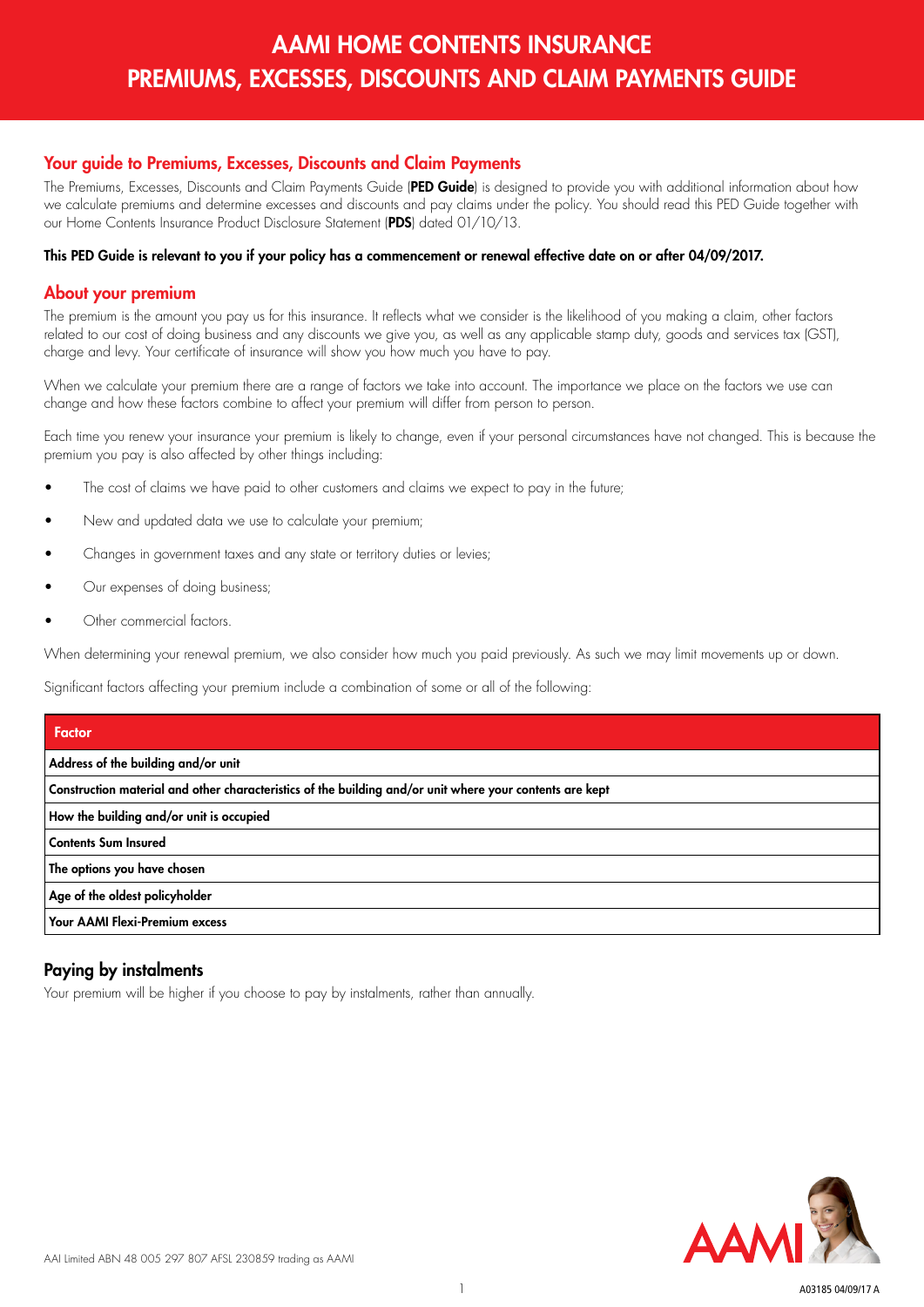## Premium discounts

Discounts are also a factor that can affect your premium. The premium you pay for your insurance includes any discounts we have given you. Any discounts are usually calculated and applied before the application of government taxes and charges.

The main discounts we offer are:

- AAMI Association discount;
- Combined building and contents discount.

From time to time we might also offer discounts or some other special offer as part of a marketing campaign. If we do this, separate terms and conditions will usually apply. The amount and type of discounts that may be offered can change or be withdrawn.

If you are eligible for more than one discount, we usually apply any subsequent discount to the already discounted premium.

#### AAMI Association discount

We might reward you with a discount during the first year of your policy if you have other current policies with AAMI or if your spouse or partner is currently insured with AAMI and you let us know about this when you take out your policy.

#### Combined building and contents discount

We reward you with a discount for combining your building and contents for the same address on the same policy with us.

### Government taxes and charges

After we have calculated the amount to cover your contents insurance policy any applicable stamp duty, GST, charge and levy are then applied.

#### Your excesses

The excesses that apply to your policy are stated on your certificate of insurance. The different types of excesses are:

#### AAMI Flexi-Premium excess

You can choose from a number of AAMI Flexi-Premium excess levels between \$100 and \$5,000. Some renewing policies may have an AAMI Flexi-Premium excess below this minimum (which you can choose to increase).

### Additional Excess

In some circumstances, an additional excess may apply based on our assessment of the risk.

#### Extra cover excess

The extra cover excess is \$100.

### Unoccupied excess

The unoccupied excess is \$1,000.

### Claim payments

The following examples are designed to illustrate how a claim payment might typically be calculated. The examples do not cover all scenarios or all benefits and do not form part of your policy terms and conditions. They are a guide only. AAMI always determines real claim payments on an individual basis, after we have assessed each claim. You should read the PDS and your certificate of insurance for full details of what we cover as well as what policy limits, excesses, conditions and exclusions apply.

Notes about these claim payment examples:

- when you make a claim we will choose whether to deduct the applicable excesses from the amount we pay you or direct you to pay the excesses to us or to the appointed repairer or supplier;
- all amounts are shown in Australian dollars and are GST inclusive;
- all examples assume that the policy holder is not registered for GST.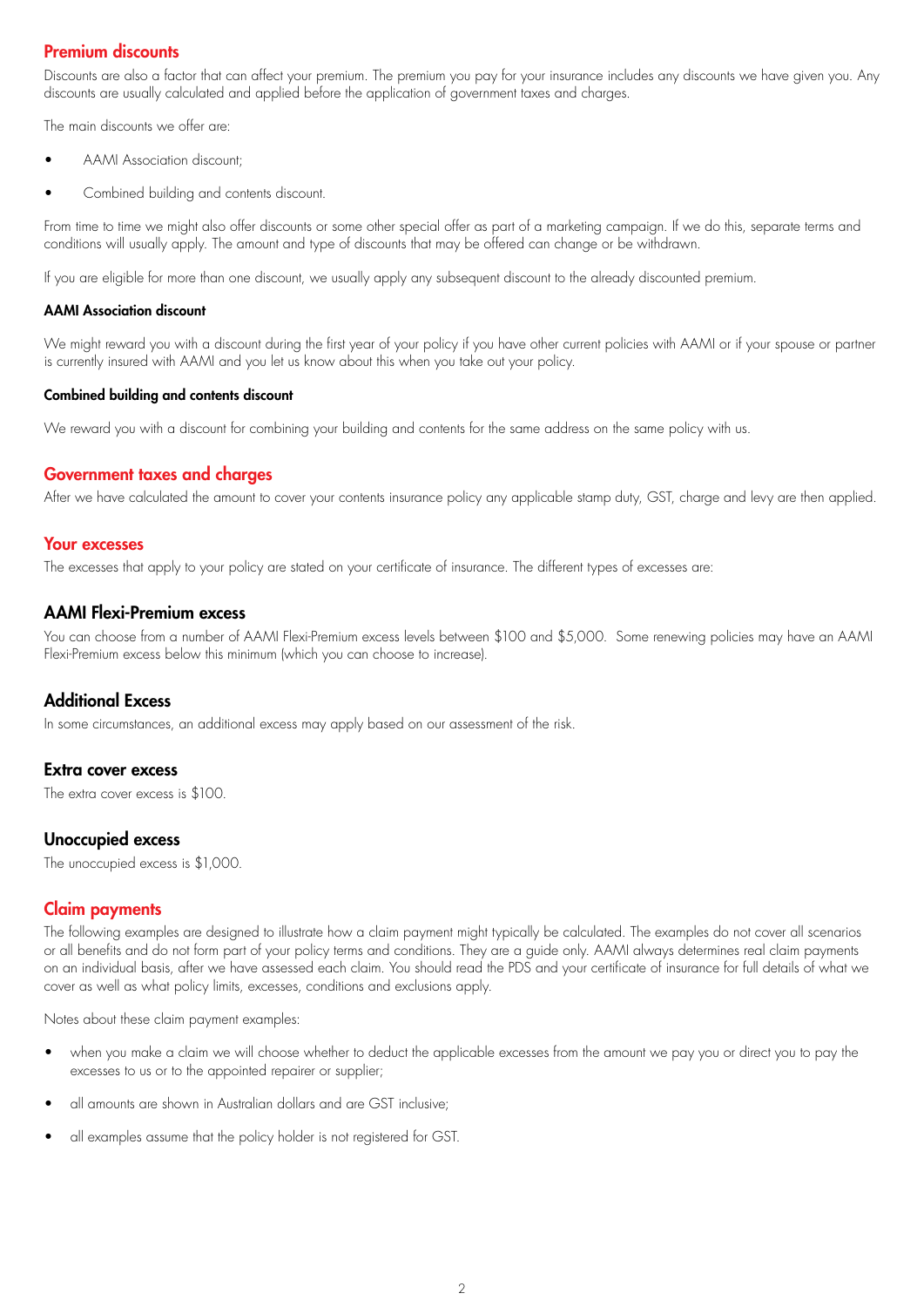## Example 1 – Total loss

Your 'Contents sum insured' (shown on your certificate of insurance) is \$104,000. This is made up of 'Contents' insured for \$100,000 and 'Specified contents' insured for \$4,000, which consists of 2 paintings listed at \$2,000 each. You have a necklace that you have not specified on your policy which is valued at \$3,000. Unfortunately, there has been an electrical fault at your home causing the building to catch fire and all of your contents are destroyed. You have a \$500 AAMI Flexi-Premium excess.

| How much we pay                   |           | <b>Additional information</b>                                                                                                                                                                                                                                                                                                                                                                                                         |
|-----------------------------------|-----------|---------------------------------------------------------------------------------------------------------------------------------------------------------------------------------------------------------------------------------------------------------------------------------------------------------------------------------------------------------------------------------------------------------------------------------------|
| Contents sum insured              | \$100,000 | We are satisfied with the evidence you have provided us about the contents you have lost in the<br>fire. We determine what contents we will cash settle and what contents we will replace through our<br>suppliers.<br>As the \$3,000 necklace lost in the fire was not specified, cover is limited to \$1,000 (unlisted jewellery<br>is limited to \$1,000 per item or set) and is included within the 'Contents' sum insured limit. |
| Specified contents                | \$4,000   | We are satisfied with the evidence your have provided us about the paintings lost in the fire. We pay you<br>directly for the loss of the listed paintings.                                                                                                                                                                                                                                                                           |
| Removal of debris                 | \$1,500   | We will pay up to 10% of the contents sum insured under the 'Removal of debris' additional feature. We<br>pay \$1,500 to a contractor to remove the damaged contents.                                                                                                                                                                                                                                                                 |
| Less excess payable               | \$500     |                                                                                                                                                                                                                                                                                                                                                                                                                                       |
| <b>Total claim amount</b><br>paid | \$105,000 |                                                                                                                                                                                                                                                                                                                                                                                                                                       |

## Example 2 – Partial loss – Extra cover portable valuables – Extra cover unspecified items

You have \$3,000 Extra cover portable valuables –Extra cover unspecified items cover. Whilst bushwalking you accidentally dropped your camera and it is damaged. We decide your camera cannot be economically repaired and needs to be replaced. The cost to replace the camera is \$1,200 and the extra cover excess is \$100.

| How much we pay                |         | <b>Additional information</b>                                                                                                                          |
|--------------------------------|---------|--------------------------------------------------------------------------------------------------------------------------------------------------------|
| Cost to replace your<br>camera | \$1,000 | Although the actual cost to replace your camera is \$1,200, the most you can claim under Extra cover<br>unspecified Items for any one item is \$1,000. |
| Less excess payable            | \$100   |                                                                                                                                                        |
| Total claim amount<br>paid     | \$900   | As the sum insured is not enough to replace the camera, we pay this amount to you. We keep the<br>damaged camera.                                      |

## Example 3 – Partial loss – Extra cover portable valuables - Extra cover specified items

You have insured your engagement ring for \$6,000 under Extra cover portable valuables – Extra cover specified items. While you were swimming at your local beach your ring slipped off your finger and you are unable to find it. You have a \$100 extra cover excess.

| How much we pay                   |         | <b>Additional information</b>                                                                                                                                                                                                                                                                                             |
|-----------------------------------|---------|---------------------------------------------------------------------------------------------------------------------------------------------------------------------------------------------------------------------------------------------------------------------------------------------------------------------------|
| Cost to replace your<br>ring      | \$5,000 | We replace your lost ring new for old within your sum insured for the amount it costs us to do so, up to<br>the sum insured. In this instance our jewellery supplier has invoiced us \$5,000 to replace your ring with<br>one of the same specifications.                                                                 |
| Less excess payable               | \$100   |                                                                                                                                                                                                                                                                                                                           |
| <b>Total claim amount</b><br>paid | \$4,900 | As we have replaced your listed engagement ring, this listed item is removed from your policy<br>and there is no premium refund. If you want to cover the replacement ring for more than the basic<br>cover limits this policy provides, you will need to ask us to do this and pay the additional premium<br>we require. |